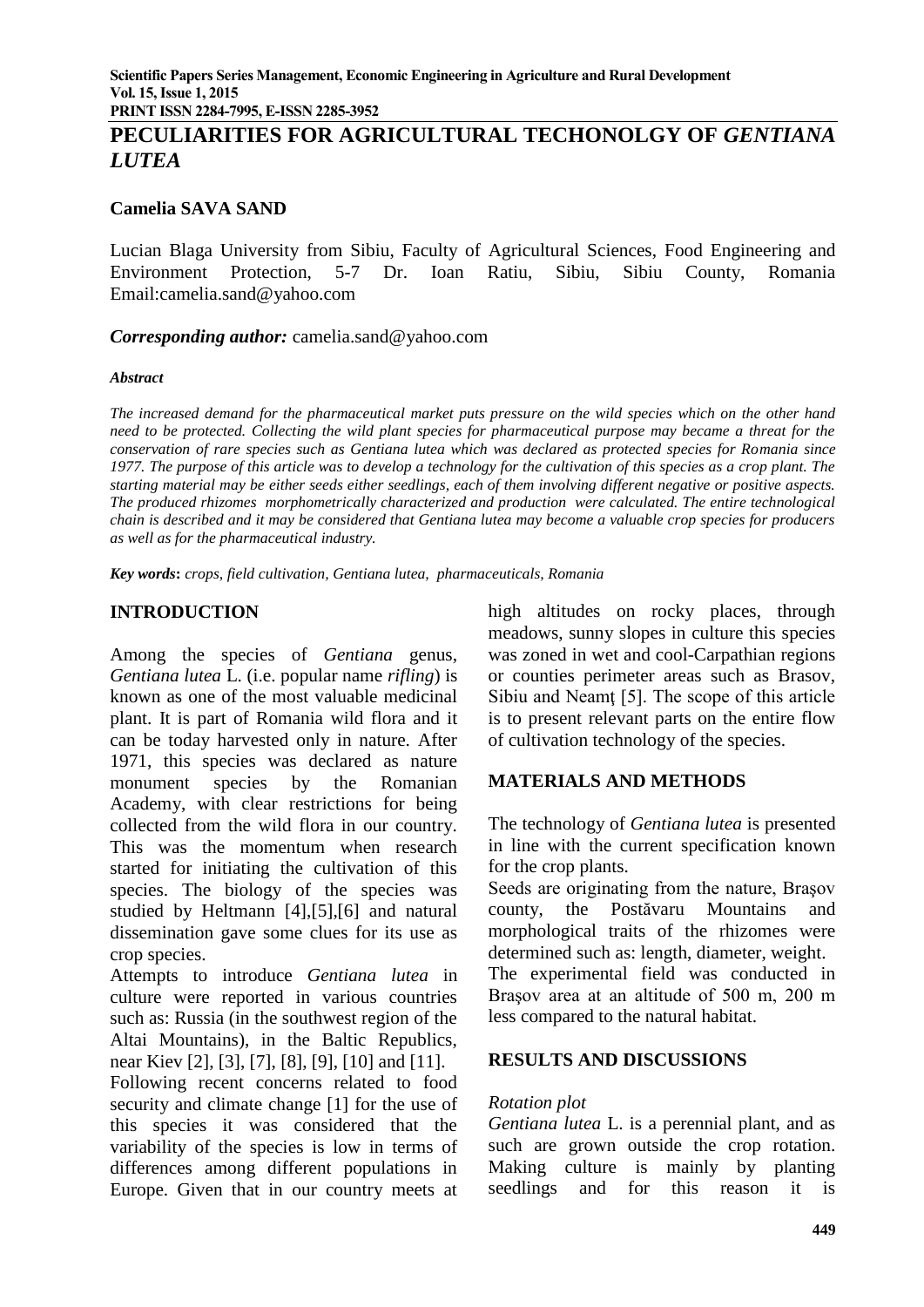#### **PRINT ISSN 2284-7995, E-ISSN 2285-3952**

recommended that prior working the land, cleaning the field of weeds. It was observed that the cultivation of Gentiana is followed by the invasiveness of the weedy species which are removing, for the first stages the installation of the seedlings. In case of crops rotation we are recommending crops for green fodder legume species with a short period of vegetation (peas, beans pods) and grain crops are then able to follow this species (Photo 1).



Photo 1. *Gentiana lutea* L. in its natural habitat

## *Fertilization*

The research that has been done so far has yet to determine fertilizer needs of the plant. Following our results we can appreciate that phosphorus is making a significant contribution to the formation of the root system and increase plant vigour. Nitrogen and potassium in combination with other nutrients, creates favourable balance harmonious growth and development of plants. Rifling requires calcium supplements which is also due to the calcareous substrate it is growing in the wild and which is highly contributing to the healthy status of the plant. In organic culture a beneficial contribution has the application of manure as a source of nutrients and the possibility of improving the physical properties of soil condition and approaching those prevailing culture in spontaneous flora.

In terms of the ratio of macronutrients (NPK), we recommend a ratio of 1: 1.5 :1. Nitrogen may be applied in doses of 120-150 kg/ha active ingredient of which 1/3 spring planting, and  $2/3$  years springs, for the  $2<sup>nd</sup>$  and  $3<sup>rd</sup>$  of

culture. Phosphorus and potassium may be supplied in an amount of 150-180 kg/ha, respectively, 120-150 kg/ha active, half of which fall in basic work to prepare the ground and the other half, the two "equally in autumn for the  $1<sup>st</sup>$  and  $2<sup>nd</sup>$  culture.

Autumn, with deep ploughing is given and calcium  $(4-5 t / h a)$  and manure in the amount of 25-30 t / ha.

Fertilizers applied during the growing season during performing incorporating mechanical hoeing.

Well fermented manure has a favourable action on the production of roots, the recommended dose of 20-40 t / ha should be administered prior plant.

#### *Soil preparation*

Abolition of previous culture is a compulsory and therefore the destruction by chopping crop residues remaining from previous crop field will be needed. Along with shredding plant debris, the land must undergo basic work. It is impossible to start a culture without the profound working of the soil. The seedlings are very sensitive in the first period of acclimation.

The requirements for quality and time of soil working are greater if *Gentian* is seeded directly in the field. Thus, the acclimation will be faster in case you use seeds instead of seedlings.

We recommend in the first stage a land plowing at 28-32 cm depth using 2 or 3 reversible plows furrows in aggregate harrow stars. If the soil is dry, it first executes a work surface plow or disc harrow, following that deep plowing to make optimum soil moisture. It has to be at least similar to the moisture from the natural conditions into the mountains.

Prepare seedbed for crop establishment of grooves requires attention. The land must be loose and cut to a depth of 18-20 cm to ensure optimum water storage and root development.

Seedbed preparation is done by combiner or in aggregate with disc harrow teeth and adjustable to achieve a small and uniform surface layer. Soil loosening must be made from a crossing unit without reversing the layers to soil water is lost through evaporation process.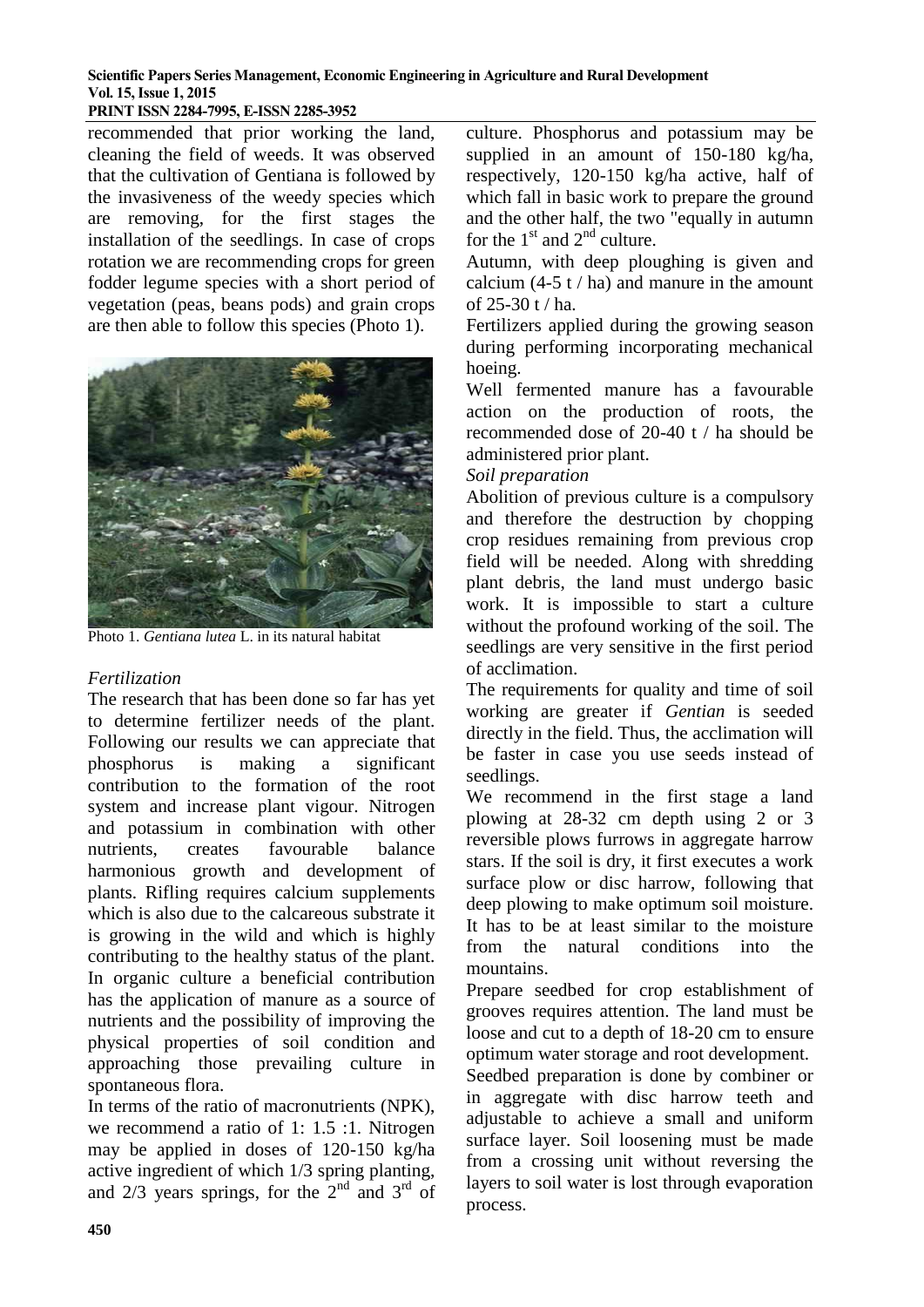### **PRINT ISSN 2284-7995, E-ISSN 2285-3952**

In cultures established by direct seeding field is mandatory roller work layer before and after seeding with smooth rollers.

When planting the seedling, the demands on seedbed preparation are not as high.

### *Propagation*

Gentian is multiplied by seed or in vegetative stage. However the generative propagation is the most easy to be used even the genetic variability may be expressed.

Sowing directly in the field or use seedlings are methods for taking into account local conditions and possibilities and weighing the economic aspects as well as the soil conservation issues.

Planting of seedlings is a propagating safer but more expensive and requires the existence of a labour force. On contrary sowing directly in the field is conditioned by the lack of weeds in a crop land for rifling.



Photo 2. *Gentiana lutea* as a crop species in the field experiment

## *Culture establishment*

It is a highly important link in the technology and culture of this species requiring the preparation in advance by taking into account all factors: biological, physical and chemicals [7]. Regardless of the method used (direct seeding or seedling field), the chosen seed shall correspond to qualitative indicators included within limits to ensure a uniform chain with vigorous plants able to highlight as much their own genetic potential in production terms (Photo 2).

For direct seeded crops, the best time for sowing is on the brink of winter in August or September. Also at this age seeding and seedling production will be performed in layers. Following studies undertaken

recommendation is to sow fresh seed in the fall. Emergence is difficult to occur next spring, quite late for Romania conditions (April-May).

The plants remain in layer until the fall or next spring when planting is definitely the place to plot.

*Technical parameters – planting distance and sowing depth*

The distance between rows, whether directly sown or planted seedling is 50 cm. In the case of the seedling planting, the distance between the plants in billons ranges between 15 and 20 cm. The same size range between plants in the billon is left by thinning when culture is achieved by sowing in billon further away. The density of the culture may be 10 to 14 plants /  $m^2$ .

In cold layers, the distance between billons is 12.5 to 15 cm. The recovered seedlings may be used in filling the gaps.

The distance between plants in the billon will be higher (40-50 cm) on seed lots that are held separately from the surface to produce roots.

Seeding depth is between 0.5 and 1.5 cm. Special care is given to planting depth when executing this work to the era of the fall. Plants are buried in soil at 1.5-2 cm more than the depth at which they grew up in layers.

In the case of standard seed or seedling for a hectare of *Gentiana lutea* are used 4-6 kg of seeds which must have physical purity between 80 and 85% and a germination of at least 50-40%.

Given the long period interval is recommended seed germination of indicator plants (lettuce, mustard) to carry out blind hoeing between billons.

On an area of  $350-400$  m<sup>2</sup> of layers is necessary to obtain seedlings for planting one hectare of crop. The amount of 0.4 to -0.5 kg seed is sufficient for seeding the surface layers.

For planting one hectare of seedlings 120000- 150000 of exemplars are required.

For direct sowing in the field may be used Drills SUP SUP-21 and-29 or any similar technology fitted with small seeds and limiting distribution for the coulters.

*Crop culture maintenance*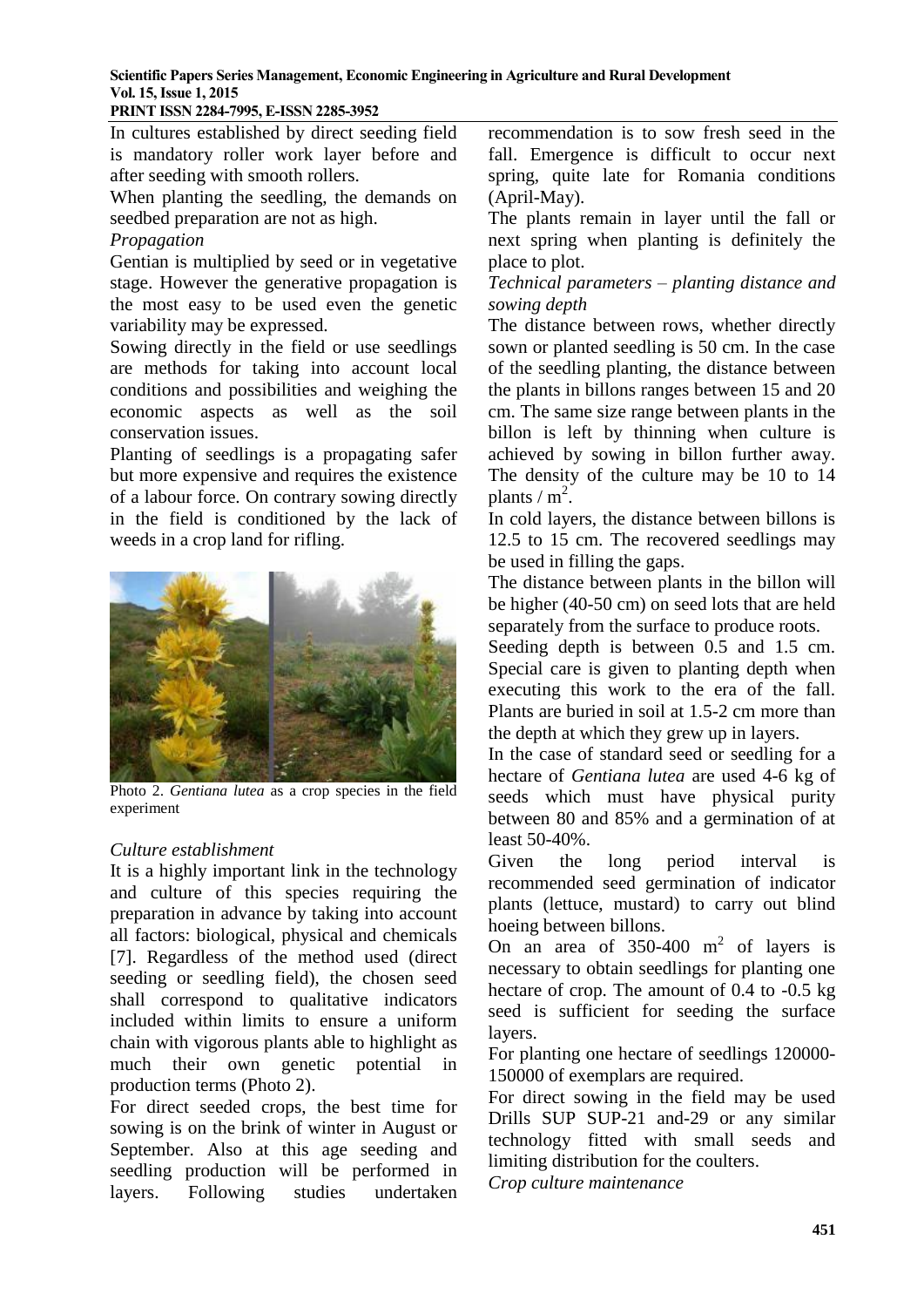**PRINT ISSN 2284-7995, E-ISSN 2285-3952** 

Weed control and thinning are the major working maintenance in culture of this species. The crops grown by sowing directly in the field weed risk is particularly high because rifling seeds spring up pretty hard. Therefore, in late spring when the land was weeded it can be performed a control by treatment with Gramoxone or Reglone doses of 3-5 t/ha, applied before the advent of rifling plants at the soil surface. In organic farming this is much expensive and it needs labour work.

Although it was significant in combating chemical and agronomic methods are part of the integrated control system. In integrated weed control, biological control techniques, physical, chemical, mechanical and their integration into a sustainable strategy the primary aim.

Other maintenance, mechanical weeding, hand weeding, may begin immediately after plant emergence indicators. They are carried out during the growing season, whenever needed. The crops grown by seedling immediately after planting and mechanical and manual weeding are running. In layers outside of weed removal, thinning, bedding, watering at times to execute when necessary.

The springs for the  $2<sup>nd</sup>$  and  $3<sup>rd</sup>$  years shall apply doses of nitrogen, and the autumns for the  $1<sup>st</sup>$  and  $2<sup>nd</sup>$  years the phosphorus and potassium, have to be incorporated by mechanical hoeing.

## *Diseases and pests control*

The scientific literature does not indicate the presence of pests and diseases in this species. However, studies undertaken by us have made observations on the fruit with seeds by a *ladybug* yet unidentified. This is particularly important seed crops and would probably solve through a program of insecticide treatments.

As for diseases, relatively small surfaces on which *Gentiana* is cultivated, the few diseases that met did not produce significant damage.

## *Harvesting*

Gentian roots can be harvested when the plants have at least 3 years old. In the literature there are recommendations how that culture is harvested when plants of Gentian of 4-5 years old (Heltmann and Silva, 1970;

Claus et al., 1977). It should however be stressed that there is a risk that some of the active principles of roots, as *amarogentina*, to reduce the weight of plants with increasing age.

The time period for harvesting gentiana is set for the fall during October or later during long autumns. During this period the processes of biological activity ceased foliage and roots are slowed down.

Until the completion of studies on the dynamics of accumulation of active principles that could set a different time of harvest, can be considered optimal harvest age remains autumn.

Harvesting seeds from seed lots is when 60- 75% of the grains became yellow-brown.

Harvesting module consists of small surfaces in manual removal of roots, with spade and generally used on larger areas plows beet or sloppy plows which detaches soil.

After deployment, the earth shook and roots are gathered in piles. Follow continue to work to remove dry portions, injured and with the package, remnants of leaves.

Production that can be obtained from a hectare is about 6000-8000 kg fresh roots.



Photo 3. Rhizomes of *Gentiana lutea* – production in the field experiment

If fruit seed lots rods cut with a sickle in the last whorl fruit, bring on the premises where under sheds on concrete platforms in small stacks allow them to dry. When all the seeds were given specific colour move to threshing. This can be done, depending on the amount of material with smoothing tools, combine or by tapping and shaking. Debris removal sticks, leaves, fruit is done using specific technology. *Raw material processing*

Immediately after harvest occurs, the conditioning of the roots by shaping and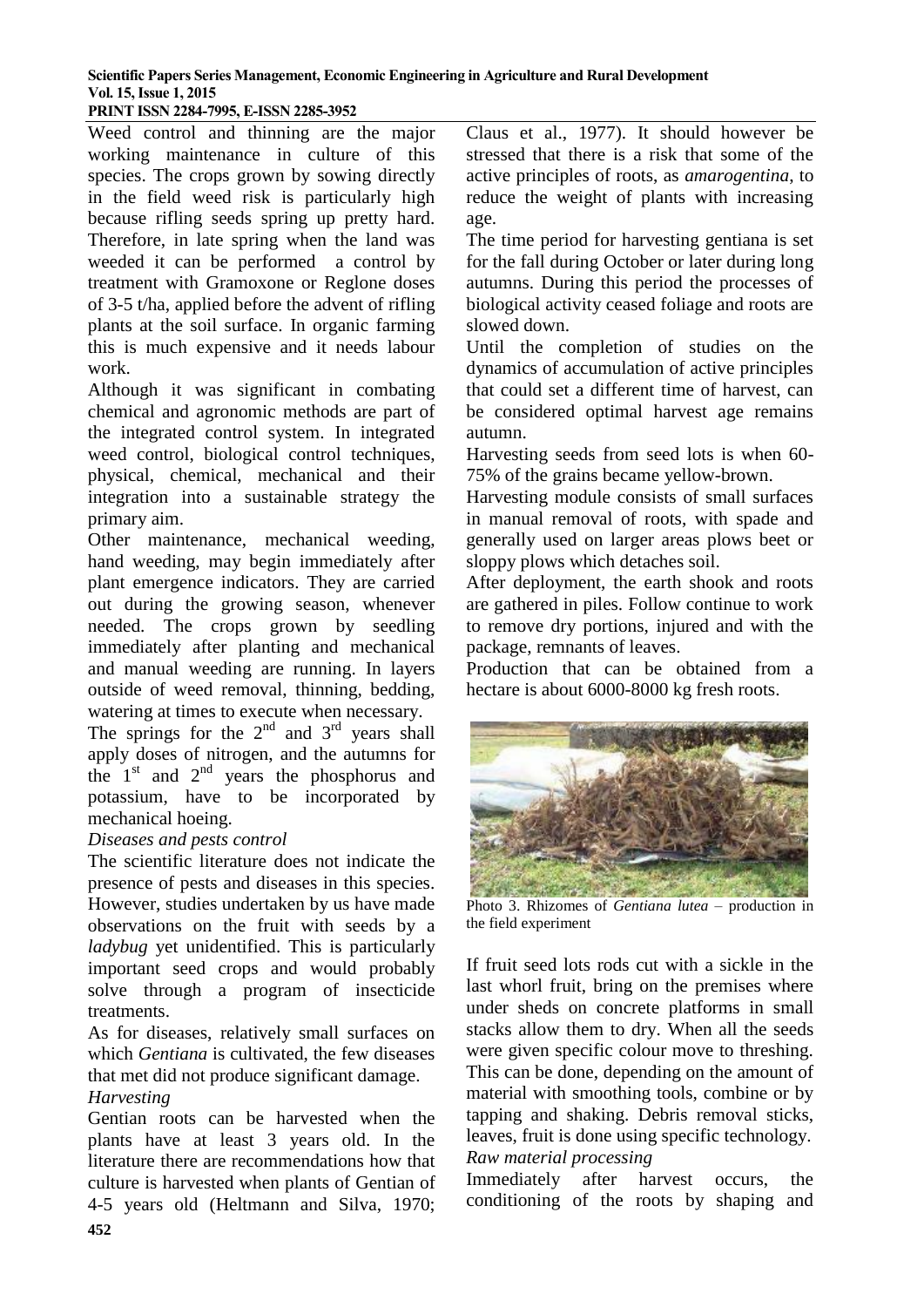#### **PRINT ISSN 2284-7995, E-ISSN 2285-3952**

transport in areas for processing as fast as possible. Thus, roots are following washing, small roots removal and then leave a few days to boil at a specific temperature. The thick roots are spliced in two, and the long cut into segments of 10-15 cm.

The next step is drying, which can be achieved in natural conditions in barns, warehouses, bridges, clean, well ventilated, or in the sun on concrete platforms.

In drying, hot air drying is faster with their quality wins. Here, the optimum drying temperature is between 50° C and 40°C.

From 3.5-4.5 kg fresh roots it can be obtained 1 kg of dried roots. It is estimated that the entire production of dried root may be 1500- 2000 kg / ha.

Once the roots have reached the maximum 13% humidity, they will be packaged in bags, bale and store in clean rooms, dry and airy.

## *Biological examination*

Gentian root and conditioned obtained by the above-mentioned technology, must contain at least 33% soluble solids material.

In a macroscopic analysis, we proposed the establishment of characters seen with the naked eye or with a magnifying glass, and those which can be determined by sensing the smell and taste.

Thus the examination of fresh roots and rhizomes fragments found that they are of cylindrical shape, 51 cm to 98 cm in length, 2.8 cm - 7.9 cm in diameter (Table 1). Please note that determining the dimensions (length, thickness, etc.) was carried out in the most developed underground organ, with a ruler.

The colour is generally yellow-brown on the outside and yellow inside. The colour could be seen on a dry, both outside and inside, on fresh fracture. If this character was not different between genotypes selected.

Root surface shows longitudinal ribs and transverse striations surface rhizomes. Fracture is smooth and non fibrous and non soft.

The smell is weak and very bitter taste, which indicates the possible presence of alkaloids, glycosides and certain principles or assets. If this character was not different between selected genotypes.

From these studies it can be said that the it is formed a well developed rhizome, which starts numerous roots.

The number, size and vigour leaf spring is occurring in close correlation with the package diameter and root length of the plant went into winter.

The main morphological features of the underground organs for the 4 families identified of Gentiana lutea L., are presented in Table 1.

Table 1. Results concerning the morphological characteristics of the underground organs of the 10 studied families of *Gentiana lutea* L.

| No |                | <b>Rhizomes</b>         |                |                    |               |
|----|----------------|-------------------------|----------------|--------------------|---------------|
|    | Genotype       | <b>Diameter</b><br>(cm) | Length<br>(cm) | <b>Branches</b> no | Weight<br>(g) |
|    | $G_1$          | 6.2                     | 91             |                    | 1,210         |
| 2. | G <sub>2</sub> | 7.0                     | 98             |                    | 1,410         |
| 3. | $G_3$          | 7.1                     | 93             |                    | 1,320         |
|    | $G_4$          | 7.9                     | 72             |                    | 680           |

Source: Own calculation.

The analysis of measurements made in the package diameter showed a high variability, which is confirmed by the value obtained to calculate the coefficient of variation S= 34.2% (Table 2).

Although a population with a complex well represented rhizome, however there is great variation among the four families studied. Rhizome length variability had values ranging between 51 and 98 cm. These values have generated a high coefficient of variation S= 21.51% (Table 2). It should be however noted that these values depend very much on rainfall and their distribution among the vegetation period.

Table 2. General characteristics for rhizomes, morphometrical parameters – direct (variant, standard deviation) and derivatives (variability coeficient) for selected *Gentiana lutea* L

| <b>Measurements</b>   | Variant $s^2$ | <b>Standard</b><br>deviation | Average | <b>Variabily</b><br>Coeficient |
|-----------------------|---------------|------------------------------|---------|--------------------------------|
| Diameter<br>(cm)      | 3.46          | $\pm 1.86$                   | 5.44    | 34.20                          |
| Length (cm)           | 265.73        | $\pm 16.30$                  | 75.8    | 21.51                          |
| Brench (no)           | 265.73        | ±0.699                       | 3.6     | 19.42                          |
| Fresh<br>weigth $(g)$ | 185,139       | ±430.28                      | 785     | 54.81                          |